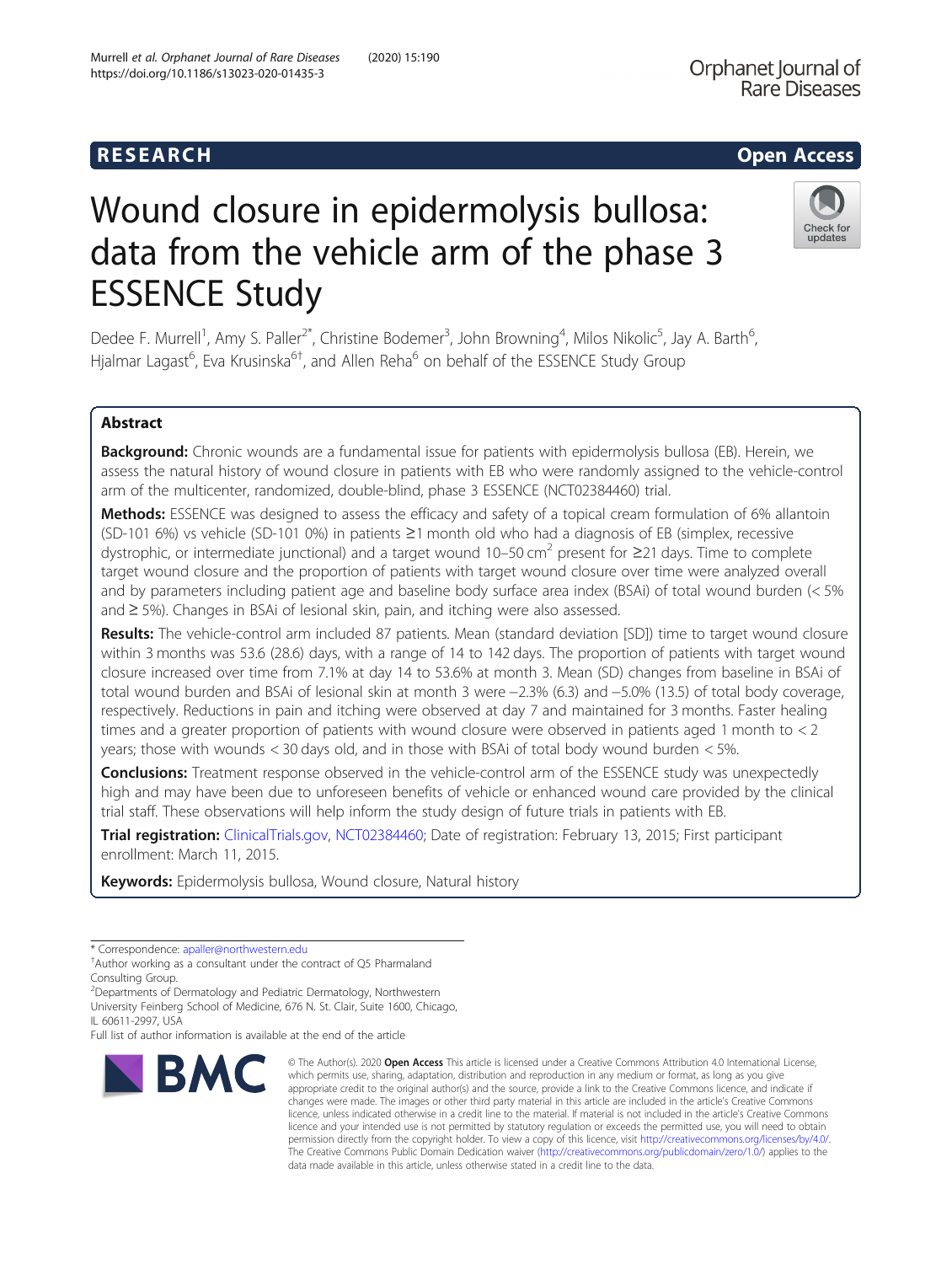# Introduction

Epidermolysis bullosa (EB) is a genetically heterogeneous group of rare, devastating disorders characterized by fragility of skin and mucous membranes that blister in re-sponse to minor mechanical trauma [\[1](#page-9-0)–[3](#page-9-0)]. Signs and symptoms of EB, which include chronic blisters or erosions, ulcers, severe itching, pain, and recurrent wound infection, typically appear in infancy and continue throughout life [[4](#page-9-0)]. Blisters and erosions can occur anywhere on the body, but are typically found in areas of normal mechanical trauma, such as palms, soles, limbs, face, and diaper area [\[4](#page-9-0)]. Blisters can also occur in mucous membranes, including the mouth, which can limit food intake and cause scarring with stricture formation [[4](#page-9-0)].

There are 4 main EB types based on the ultrastructural location of skin cleavage: the basal layer of the epidermis for the simplex type, the dermis for the dystrophic type, the epidermal-dermal junction for the junctional type, and multiple cleavage planes for Kindler syndrome [\[2](#page-9-0), [4\]](#page-9-0). EB simplex is typically the mildest form of the disease and is generally associated with less scarring and fewer internal complications compared with junctional or dystrophic EB [[2\]](#page-9-0). Severe junctional EB (generalized severe sub-type, formerly termed Herlitz sub-type) is associated with the highest risk of infant mortality, usually resulting from sepsis, failure to thrive, or tracheolaryngeal obstruction [[2](#page-9-0)], whereas recessive dystrophic EB is associated with severe scarring and contractures that can substantially decrease physical function [[2,](#page-9-0) [4](#page-9-0), [5](#page-9-0)].

Currently there are no approved specific therapies for EB, and current standard of care involves cleaning and bandaging wounds and pain management  $[1, 1]$  $[1, 1]$ [2,](#page-9-0) [6](#page-9-0)]. Recommended treatments for wounds can vary depending upon disease severity, ranging from use of nonadherent wound dressings to topical creams and ointments, topical antiseptics, and topical and systemic antibiotics [[1\]](#page-9-0). Wound care standards may also vary between countries or treatment centers, although consensus recommendations, published in 2014, aimed to harmonize and optimize the global management of EB [\[1\]](#page-9-0).

The phase 3 ESSENCE trial ([ClinicalTrials.gov](http://clinicaltrials.gov): NCT02384460) was a 3-month, double-blind vehiclecontrolled trial designed to assess the efficacy and safety of SD-101, a cream formulation of 6% allantoin (SD-101 6%), in patients with EB [\[7](#page-9-0)]. The primary, prespecified results of this study are reported in the companion paper to this article [\[8](#page-9-0)]. The inclusion of a vehicle arm (SD-101 with 0% allantoin) in this trial provides an important opportunity to gather data on the natural history of wound closure and other clinical endpoints in patients with EB. This analysis

presents descriptive data on baseline wound characteristics and changes from baseline over 3 months of vehicle treatment in the ESSENCE trial, including analyses by patient age, EB type, and baseline wound characteristics (wound age and total body wound burden).

# Methods

## Study design and participants

Detailed methodology of the ESSENCE study is reported in the companion paper to this article  $[8]$  $[8]$ . In brief, the ESSENCE study was a multicenter, randomized, doubleblind, vehicle-controlled, phase 3 trial designed to assess the efficacy and safety of SD-101 6% vs vehicle (SD-101 0%) in patients with simplex, recessive dystrophic, or intermediate junctional EB. Eligible patients were  $\geq 1$ month-old with a diagnosis of simplex, recessive dystrophic, or intermediate junctional EB and a target wound between 10 and  $50 \text{ cm}^2$  in size that had been present for ≥21 days (based on patient history). Screening and baseline visits could be combined if patients were eligible. Patients were excluded if they had clinical evidence of local infection in the target wound, had used any investigational drug or systemic or topical steroidal therapy within the 30 days before enrollment (inhaled steroids and ophthalmic drops containing steroids were allowed), had used immunotherapy or cytotoxic chemotherapy within 60 days before enrollment, had used systemic antibiotics within 7 days before enrollment, had current or past malignancy, or had an arterial or venous disorder resulting in ulcerated lesions.

# **Treatment**

Patients were randomly assigned 1:1 to receive SD-101 6% or vehicle, which was applied topically in a thin layer over the entire body (including all nonwounded areas) once-daily along with daily bandage changes for 90 days using an interactive web response system. SD-101 6% is a topical cream containing 6% allantoin in an oil-in-water emulsion. The vehicle was the same cream formulation as SD-101 but excluding allantoin. SD-101 and the vehicle contained the following excipients: beeswax, butylated hydroxytoluene, cetyl alcohol, citric acid, cod liver oil, lanolin oil, methylparaben, propylene glycol, propylparaben, sodium lauryl sulfate, stearyl alcohol, tetrasodium ethylenediaminetetraacetic acid, and purified water.

# Endpoints and assessments

Primary endpoints were time to complete target wound closure (defined as skin re-epithelialization without drainage) within 3 months and the proportion of patients with target wound closure within 3 months. Key secondary endpoints were proportion of patients with target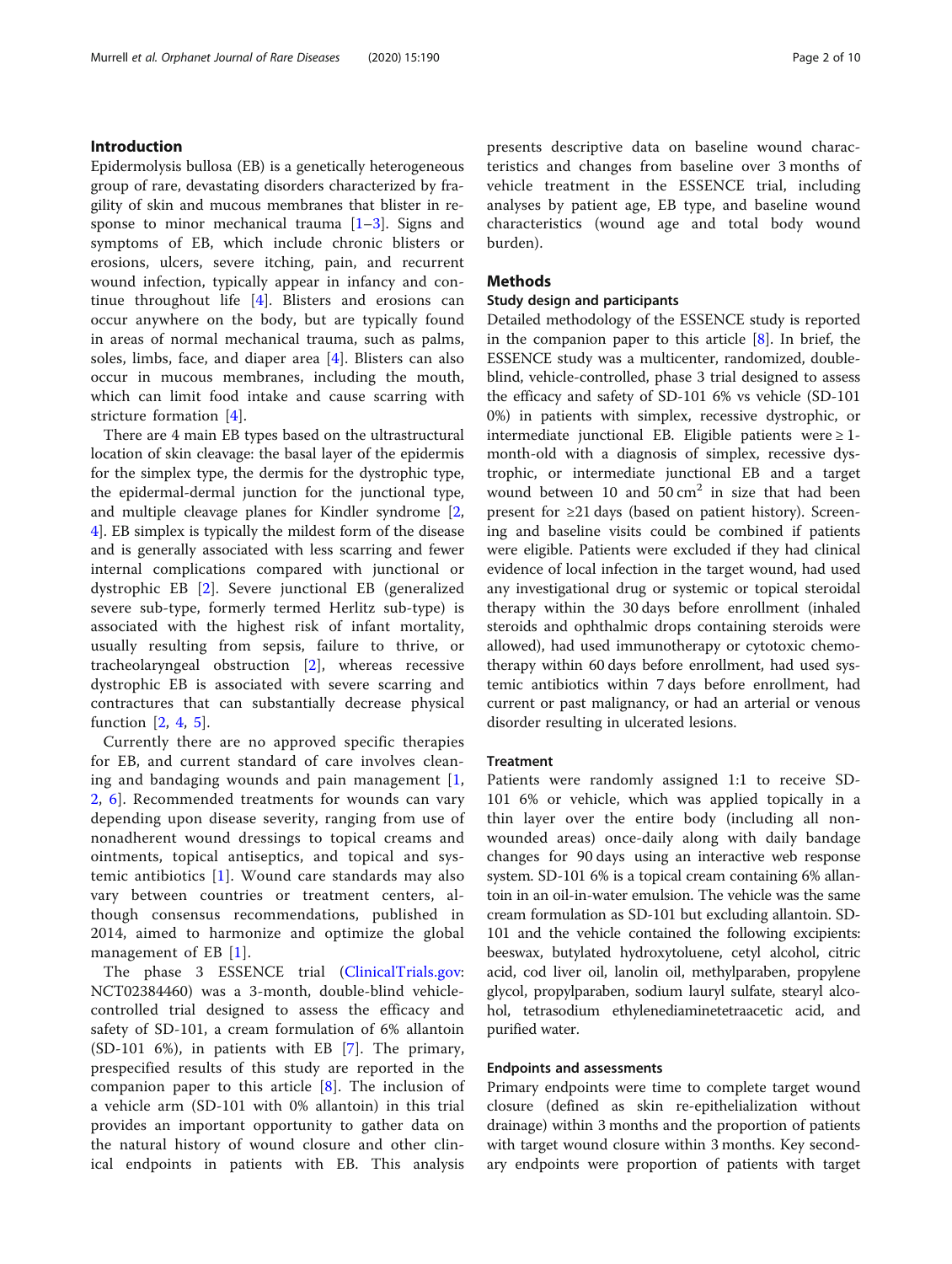wound closure (at Months 1 and 2), evaluated using the ARANZ SilhouetteStar<sup>TM</sup> device; change in body surface area index (BSAi) of lesional skin (percentage of total body coverage of EB-related lesions) and total body wound burden (percentage of total body coverage of open wounds) at Month 3; change from baseline in patient-reported pain using the Face, Legs, Activity, Cry, Consolability (FLACC) scale for patients aged 1 month to 3 years and the Wong-Baker FACES® Pain Scale for patients aged  $\geq 4$  years [[9](#page-9-0), [10\]](#page-9-0) at Day 7; change from baseline in patient-reported itching (via the Itch Man Pruritus Assessment Tool  $[11]$  at Day 7; and the number and incidence of adverse events.

## **Statistics**

The current analysis includes only data from the vehicle arm of the study, and descriptive results are presented. Demographics, baseline wound characteristics, time to complete wound closure, and the proportion of patients with target wound closure over time were analyzed overall and by patient age  $(1 \text{ month to } < 2 \text{ years}, 2 \text{ to } < 12)$ years, 12 to <18 years, ≥18 years); target wound age  $≤30$ days and >30 days); baseline BSAi of total wound burden  $(<5\%$  and  $\geq 5\%)$ ; and EB type/subtype (simplex, intermediate junctional, and recessive dystrophic). Changes in BSAi of lesional skin, BSAi of total body wound burden, pain, and itching were evaluated over time in the overall vehicle-treated cohort.

### Results

# Patients

Of 169 patients enrolled in the trial, 87 were randomly assigned to the vehicle control group. Eighty patients (92%) in the vehicle control group completed the study; reasons for discontinuation included adverse events  $(n = 2; 2.3\%)$ , withdrawal by patient  $(n = 3; 3.4\%)$ , and other ( $n = 2$ ; 2.3%; elective bone marrow transplantation  $[n = 1]$ ; could not attend study visits or comply with treatment application  $[n = 1]$ ).

The patient population was heterogeneous and represented a broad range of disease and demographic characteristics (Table [1](#page-3-0); individual patient characteristics are presented in Additional file [1\)](#page-8-0). At baseline, target wounds varied considerably in size. The mean (standard deviation [SD]) target wound size in the overall vehicle control group was  $22.0$  (31.7)  $\text{cm}^2$  and ranged from 7.8 to 302.0 cm<sup>2</sup>. Variations in target wound age were also observed, with patients aged ≥18 years and those with intermediate junctional EB having the most chronic wounds (mean [SD] of 1115 [3350] days and 1676 [3822] days, respectively) (Table [2\)](#page-4-0). Mean (SD) BSAi of total body wound burden was 10.5% (9.1), and most (55 of 87) patients at baseline had a BSAi of total body wound burden ≥5% (Table [2\)](#page-4-0).

# Efficacy results in the overall vehicle control group

In the overall vehicle control group, mean (SD) time to target wound closure within 3 months was 53.6 (28.6) days, with a median of 57.0 days and a range of 14 to 142 days. The proportion of patients with target wound closure increased over time from 7.1% at day 14 to 53.6% at month 3. Vehicle-treated patients experienced reductions in lesional skin and total body wound burden over the 3-month treatment period. Mean (SD) change from baseline in BSAi of lesional skin at month 3 was −5.0% (13.5) of total body coverage (Fig. [1](#page-5-0)a). Mean (SD) change from baseline in BSAi of total wound burden at month 3 was −2.3% (6.3) of total body coverage (Fig. [1b](#page-5-0)). Patients in the vehicle control group also experienced reductions from baseline in pain and itching at the first study visit (Day 7), which were maintained over the 3-month study period (Fig. [2a](#page-6-0) and b, respectively).

# Subgroup analyses for target wound closure Patient age

Mean (SD) time to target wound closure was numerically shorter in patients aged 1 month to  $\langle 2 \rangle$  years (43.8) [23.6] days) compared with patients in older age groups (2 to <12 years, 56.4 [27.8] days; 12 to <18 years, 53.4 [29.1] days; ≥18 years, 52.8 [33.1] days). Differences in the proportions of patients with complete target wound closure over 3 months were also observed by age group, with the youngest age group  $(1 \text{ month to } < 2 \text{ years})$  having the largest proportion of patients attaining complete target wound closure at month 3 (83.3%) (Fig. [3](#page-7-0)a).

# Target wound age

Mean (SD) time to target wound closure was shorter for target wounds  $\leq 30$  days old compared with those  $> 30$ days old (46.7 [22.2] days vs 60.7 [33.0] days). Twentythree of 24 (95.8%) evaluable patients with target wounds ≤30 days old achieved target wound closure within 3 months compared with 22 of 60 (36.7%) evaluable patients with target wounds >30 days old (Fig. [3](#page-7-0)b).

# BSAi of total wound burden

Mean (SD) time to complete wound closure was shorter in patients with BSAi of total wound burden <5% compared with those with BSAi of total wound burden ≥5% (46.6 [25.4] days vs 60.9 [30.4] days). A higher proportion of patients with BSAi of total wound burden <5% achieved target wound closure within 3 months compared with those who had BSAi of total wound burden ≥5% (7[3](#page-7-0).3% vs 41.5%) (Fig. 3c).

# EB type

Mean (SD) time to complete wound closure was shorter in patients with recessive dystrophic EB (49.4 [26.2] days) than in those with simplex EB (73.6 [16.6] days) or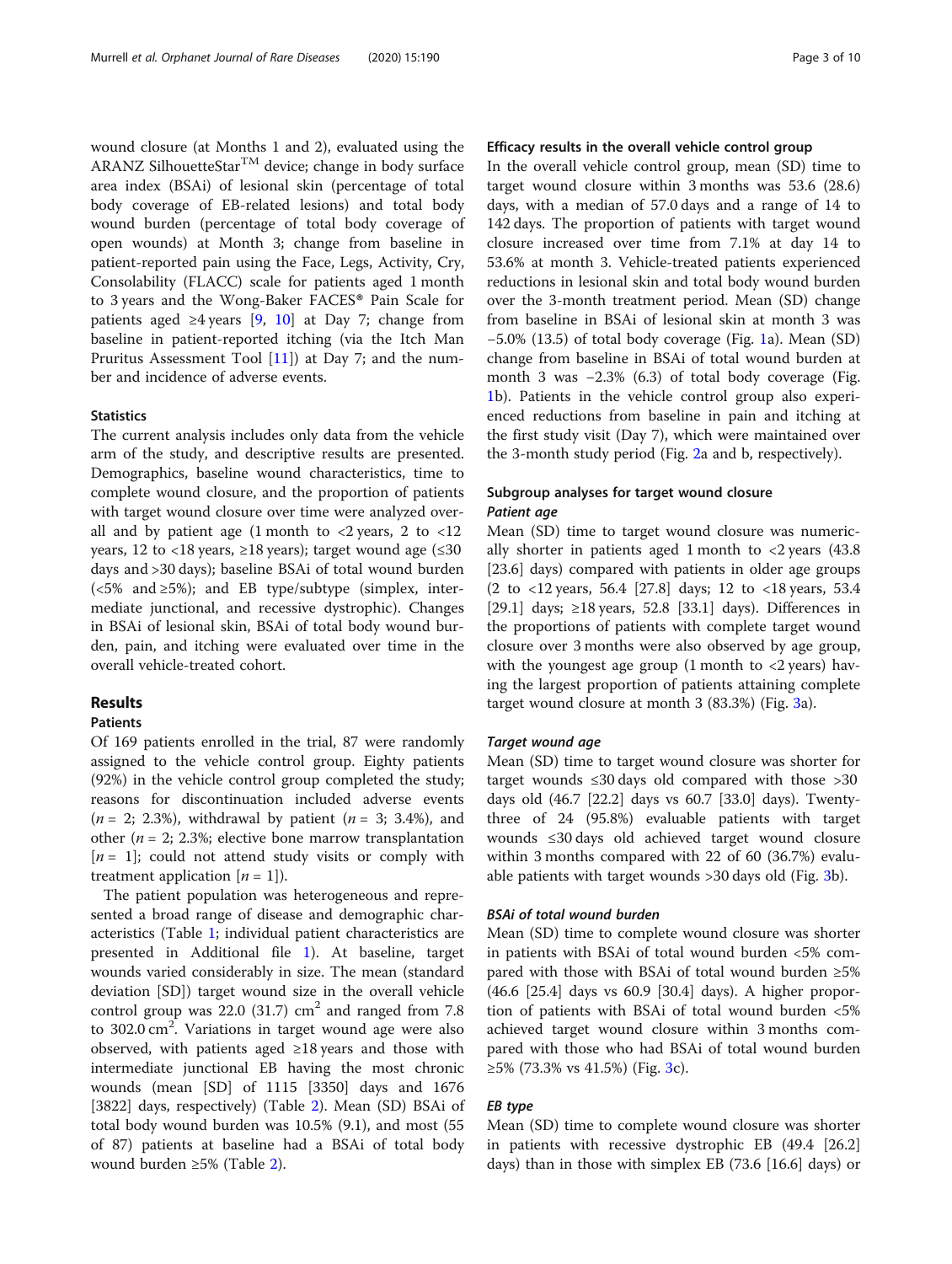<span id="page-3-0"></span>

|                                                                               | Total     | Age Group                                |                          |                                                          |                             | Target Wound Age                                                |                      |                | BSAi of Total Body Wound Burden | EB Type            |                                     |                                        |
|-------------------------------------------------------------------------------|-----------|------------------------------------------|--------------------------|----------------------------------------------------------|-----------------------------|-----------------------------------------------------------------|----------------------|----------------|---------------------------------|--------------------|-------------------------------------|----------------------------------------|
|                                                                               | $n = 87$  | $<$ 2 years<br>$\mathbf{v} = \mathbf{v}$ | $<$ 12 years<br>$n = 47$ | month to 2 years to 12 years to<br><18 years<br>$n = 12$ | $\geq$ 18 years<br>$n = 22$ | $530$ days<br>$n = 25$                                          | >30 days<br>$n = 62$ | $n = 31$<br>5% | $n = 55$<br>>5%                 | Simplex<br>$n = 8$ | dystrophic<br>Recessive<br>$n = 62$ | Intermediate<br>junctional<br>$n = 17$ |
| Age, years                                                                    |           |                                          |                          |                                                          |                             |                                                                 |                      |                |                                 |                    |                                     |                                        |
| Mean ± SD                                                                     |           | $13.9 \pm 13.1$ 0.6 ± 0.3                | $6.8 \pm 2.9$            | $14.5 \pm 1.8$                                           |                             | $32.5 \pm 12.7$ $15.5 \pm 15.8$ $13.3 \pm 12.0$ $13.4 \pm 15.2$ |                      |                | $14.0 \pm 11.9$                 |                    | $6.7 \pm 9.1$ $11.5 \pm 9.0$        | $26.4 \pm 19.1$                        |
| Min, Max                                                                      | 0.2, 67.0 | 0.2, 1.0                                 | $\frac{0}{10}$<br>20,    | 12.0, 17.0                                               | 18.0, 67.0                  | 0.5, 67.0                                                       | 0.2,59.0             | 0.2, 67.0      | 0.5,59.0                        | 0.2, 28.0          | 0.5, 48.0                           | 2.0, 67.0                              |
| Sex, n (%)                                                                    |           |                                          |                          |                                                          |                             |                                                                 |                      |                |                                 |                    |                                     |                                        |
| Male                                                                          | 39 (44.8) | 3 (50.0)                                 | 25 (53.2)                | 4(33.3)                                                  | 7(31.8)                     | 13 (52.0)                                                       | 26 (41.9)            | 15 (48.4)      | 24 (43.6)                       | 5 (62.5)           | 28 (45.2)                           | 6(35.3)                                |
| Female                                                                        | 48 (55.2) | 3(50.0)                                  | 22 (46.8)                | 8 (66.7)                                                 | 15 (68.2)                   | 12 (48.0)                                                       | 36 (58.1)            | 16 (51.6)      | 31 (56.4)                       | 3(37.5)            | 34 (54.8)                           | 11(64.7)                               |
| EB Type, n (%)                                                                |           |                                          |                          |                                                          |                             |                                                                 |                      |                |                                 |                    |                                     |                                        |
| Simplex                                                                       | 8 (9.2)   | 3 (50.0)                                 | 4(8.5)                   |                                                          | 1(4.5)                      | (4.0)                                                           | 7(11.3)              | 5 (16.1)       | 3(5.5)                          | 8 (100)            |                                     |                                        |
| Recessive dystrophic                                                          | 62 (71.3) | 3 (50.0)                                 | 38 (80.9)                | 10(83.3)                                                 | 11 (50.0)                   | 18 (72.0)                                                       | 44 (71.0)            | 23 (74.2)      | 39 (70.9)                       |                    | 62 (100)                            |                                        |
| Intermediate junctional 17 (19.5)                                             |           |                                          | 5 (10.6)                 | 2(16.7)                                                  | 10(45.5)                    | 6 (24.0)                                                        | (1 (17.7)            | 3(9.7)         | 13 (23.6)                       |                    |                                     | 17 (100)                               |
| BSAi Body surface area index, EB Epidermolysis bullosa, SD Standard deviation |           |                                          |                          |                                                          |                             |                                                                 |                      |                |                                 |                    |                                     |                                        |

| ١                                |  |
|----------------------------------|--|
|                                  |  |
|                                  |  |
|                                  |  |
| ראם מפחר מימור                   |  |
| $\overline{ }$                   |  |
| to acilina natiant characterics. |  |
|                                  |  |
|                                  |  |
| )<br>5                           |  |
|                                  |  |
|                                  |  |
|                                  |  |
|                                  |  |
|                                  |  |
|                                  |  |
|                                  |  |
|                                  |  |
|                                  |  |
|                                  |  |
|                                  |  |
|                                  |  |

 $\Omega$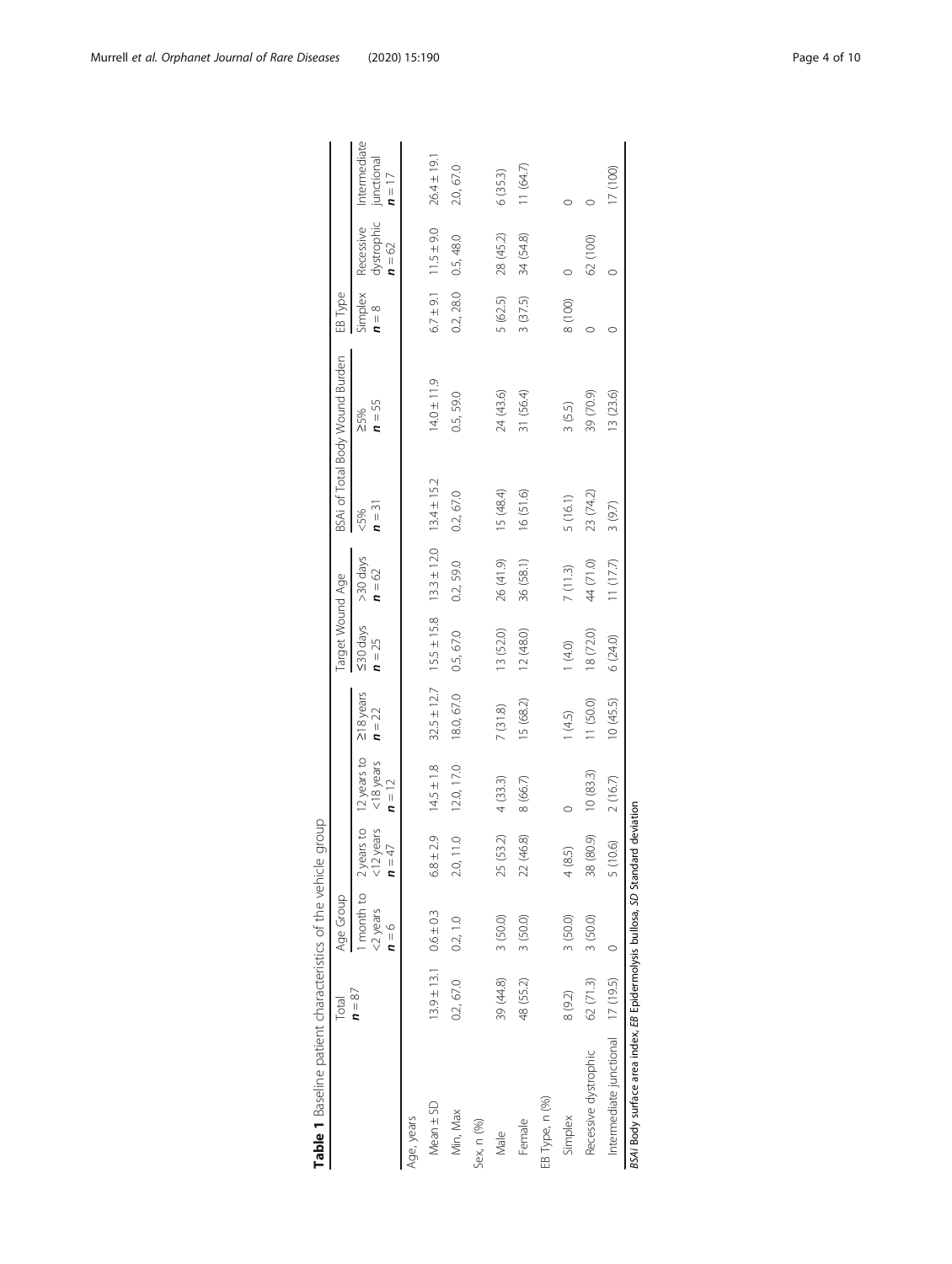<span id="page-4-0"></span>

|                                                                               | Total                                        | Age Group                                                      |                                 |                                   |                       | Target Wound Age                |                      |                 | BSAi of Total Body Wound Burden | EB Type                |                                     |                                        |
|-------------------------------------------------------------------------------|----------------------------------------------|----------------------------------------------------------------|---------------------------------|-----------------------------------|-----------------------|---------------------------------|----------------------|-----------------|---------------------------------|------------------------|-------------------------------------|----------------------------------------|
|                                                                               | $n = 87$                                     | 1 month to 2 years to<br><2 years<br>$\mathbf{u} = \mathbf{v}$ | $<$ 12 years<br>$n = 47$        | 12 years to <18 years<br>$n = 12$ | 218 years<br>$n = 22$ | $50 \, \text{days}$<br>$n = 25$ | >30 days<br>$n = 62$ | $n = 31$<br>&5% | $n = 55$<br>>5%                 | Simplex<br>$n = 8$     | dystrophic<br>Recessive<br>$n = 62$ | Intermediate<br>junctional<br>$n = 17$ |
| Target Wound Size, cm <sup>2</sup>                                            |                                              |                                                                |                                 |                                   |                       |                                 |                      |                 |                                 |                        |                                     |                                        |
|                                                                               | Mean $\pm$ SD $22.0 \pm 31.7$ 15.8 $\pm$ 6.4 |                                                                | $25.1 \pm 42.2$ $19.3 \pm 11.2$ |                                   | $18.4 \pm 9.5$        | $17.0 \pm 9.2$                  | $24.0 \pm 37.0$      | $14.0 \pm 4.7$  | $26.5 \pm 39.1$                 | $17.7 \pm 6.2$         | $23.5 \pm 37.1$                     | $18.4 \pm 11.0$                        |
| Median                                                                        | 15.5                                         | 14.5                                                           | 16.2                            | 14.4                              | 15.9                  | 12.9                            | 16.3                 | 127             | 17.7                            | 16.1                   | 16.0                                | 12.7                                   |
| Min, Max                                                                      | 7.8, 302.0                                   | 10.0, 27.5                                                     | 7.8, 302.0                      | 10.0, 45.2                        | 10.1, 45.4            | 7.8, 43.1                       | 10.0, 302.0          | 7.8, 25.4       | 10.1, 302.0                     | 10.1, 27.5             | 7.8,302.0                           | 10.0, 45.4                             |
| Target Wound Age, days                                                        |                                              |                                                                |                                 |                                   |                       |                                 |                      |                 |                                 |                        |                                     |                                        |
| Mean $\pm$ SD 521.0                                                           | ±1832.0                                      | ±548<br>89.0                                                   | ±815.5<br>323.7                 | $420.5$<br>$\pm 1025.2$           | ±3349.7<br>1115.1     | ±4.9<br>25.3                    | 720.9<br>±2142.6     | ±1574<br>107.0  | ±2273.5<br>763.3                | $141.0$<br>$\pm 238.7$ | ±656.2<br>253.4                     | ±3821.9<br>1675.7                      |
| Median                                                                        | 8                                            | 87                                                             | 55                              | 5                                 | 59                    | 26                              | 91.5                 | $\overline{4}$  | 2                               | 59                     | 57.5                                | 83                                     |
| Min, Max 8, 14,708                                                            |                                              | 21, 1850                                                       | 21, 4262                        | 3616<br>21,                       | 8, 14,708             | 8,30                            | 31, 14,708           | 8,728           | 21, 14,708                      | 30,728                 | 21,3616                             | 8, 14,708                              |
| BSAi of Total Body Wound, %                                                   |                                              |                                                                |                                 |                                   |                       |                                 |                      |                 |                                 |                        |                                     |                                        |
|                                                                               | Mean $\pm$ SD $10.5 \pm 9.1$                 | $5.3 \pm 3.9$                                                  | $11.5 \pm 10.2$                 | $13.2 \pm 9.6$                    | $8.0 \pm 6.2$         | $7.4 \pm 6.2$                   | $11.7 + 9.8$         | $3.3 \pm 1.3$   | $14.5 \pm 9.1$                  | $4.6 \pm 3.8$          | $11.1 \pm 9.9$                      | $10.9 + 6.9$                           |
| Median                                                                        | 7.6                                          | 43                                                             | 88                              | 87                                | 65                    | 4.9                             | $\overline{\infty}$  | 3.6             | $\frac{1}{1}$                   | 33                     | 7.6                                 | $\overline{\circ}$                     |
| Min, Max 0.8, 47.0                                                            |                                              | 1.9, 12.8                                                      | 1.0, 47.0                       | 30.0<br>2.8                       | 0.8, 25.0             | 0.8, 25.0                       | 1.1, 47.0            | 0.8, 4.9        | 5.3, 47.0                       | 1.2, 12.8              | 0.8, 47.0                           | 2.8, 25.0                              |
| BSAi Body surface area index, EB Epidermolysis bullosa, SD Standard deviation |                                              |                                                                |                                 |                                   |                       |                                 |                      |                 |                                 |                        |                                     |                                        |

| 1                                                                                                    |  |
|------------------------------------------------------------------------------------------------------|--|
| )<br>)<br>)                                                                                          |  |
|                                                                                                      |  |
|                                                                                                      |  |
|                                                                                                      |  |
|                                                                                                      |  |
| - CAU שלוכת הבית את הבית המשלח המוכל המוכל היו המוכל המוכל המוכל המוכל היו המוכל המוכל המוכל המוכל ה |  |
|                                                                                                      |  |
| j<br>;                                                                                               |  |
|                                                                                                      |  |
| うこうこう こうこ                                                                                            |  |
|                                                                                                      |  |
|                                                                                                      |  |
| .<br>د                                                                                               |  |
|                                                                                                      |  |
|                                                                                                      |  |
|                                                                                                      |  |
|                                                                                                      |  |
|                                                                                                      |  |
|                                                                                                      |  |
|                                                                                                      |  |
| ŗ                                                                                                    |  |
|                                                                                                      |  |
|                                                                                                      |  |
|                                                                                                      |  |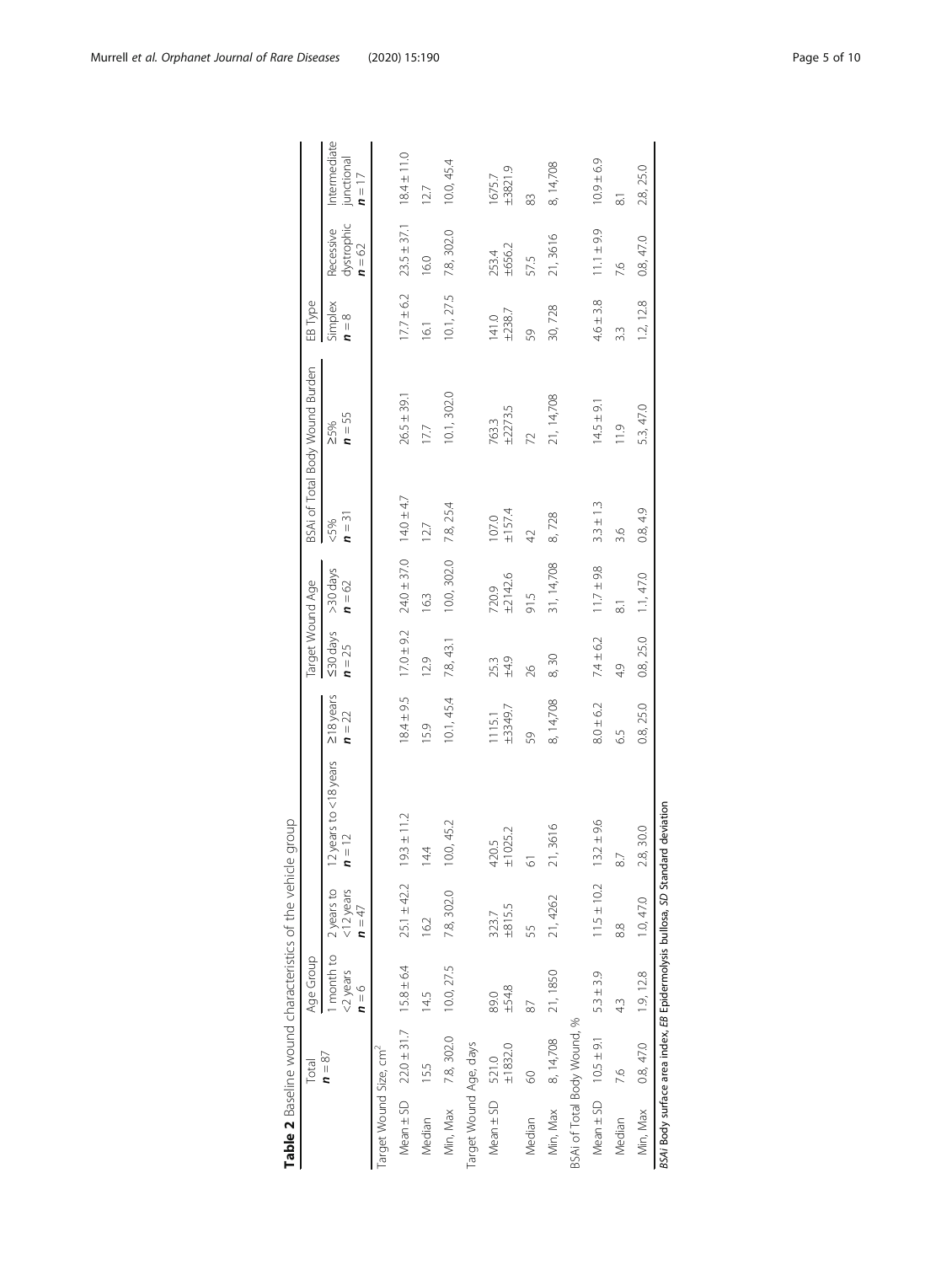intermediate junctional EB (56.0 [37.0] days), although the proportion of patients with complete target wound closure was similar at month 3 for simplex and intermediate junctional and slightly lower for recessive dystrophic EB (simplex, 62.5%; intermediate junctional, 58.8%; recessive dystrophic, 50.8%) (Fig. [3d](#page-7-0)).

# **Discussion**

To our knowledge, this is the first study to report the natural history of wound closure in patients with EB who applied a vehicle (SD-101 0%) over their *entire* body for 3 month's duration. The analysis evaluated the most common EB types, as well as patient age, baseline wound age, and baseline total body wound burden. The only other published report of a clinical trial assessing a topical cream in patients with EB in the past 20 years evaluated only the reduction of number of blisters by >40%

from baseline in selected areas and in just 17 patients with EB simplex [\[12\]](#page-9-0). The present study included 87 patients for the natural history arm, a remarkable sample size for a rare disease.

In the current study, the proportion of patients with each EB type in the vehicle-treated population was similar to those reported in epidemiology studies [\[13\]](#page-9-0), and most vehicle-treated patients had a baseline BSAi of total wound burden of ≥5% at baseline. In general, wound healing time varied greatly (14 to 142 days), with the youngest patients (1 month to 2 years) having the fastest healing times and the greatest proportion of patients with complete wound closure by 3 months compared with other age groups. When including this young age group in future trials of wound healing in EB or/and other skin diseases, one must consider that rapid healing times may confound the ability to discriminate between

<span id="page-5-0"></span>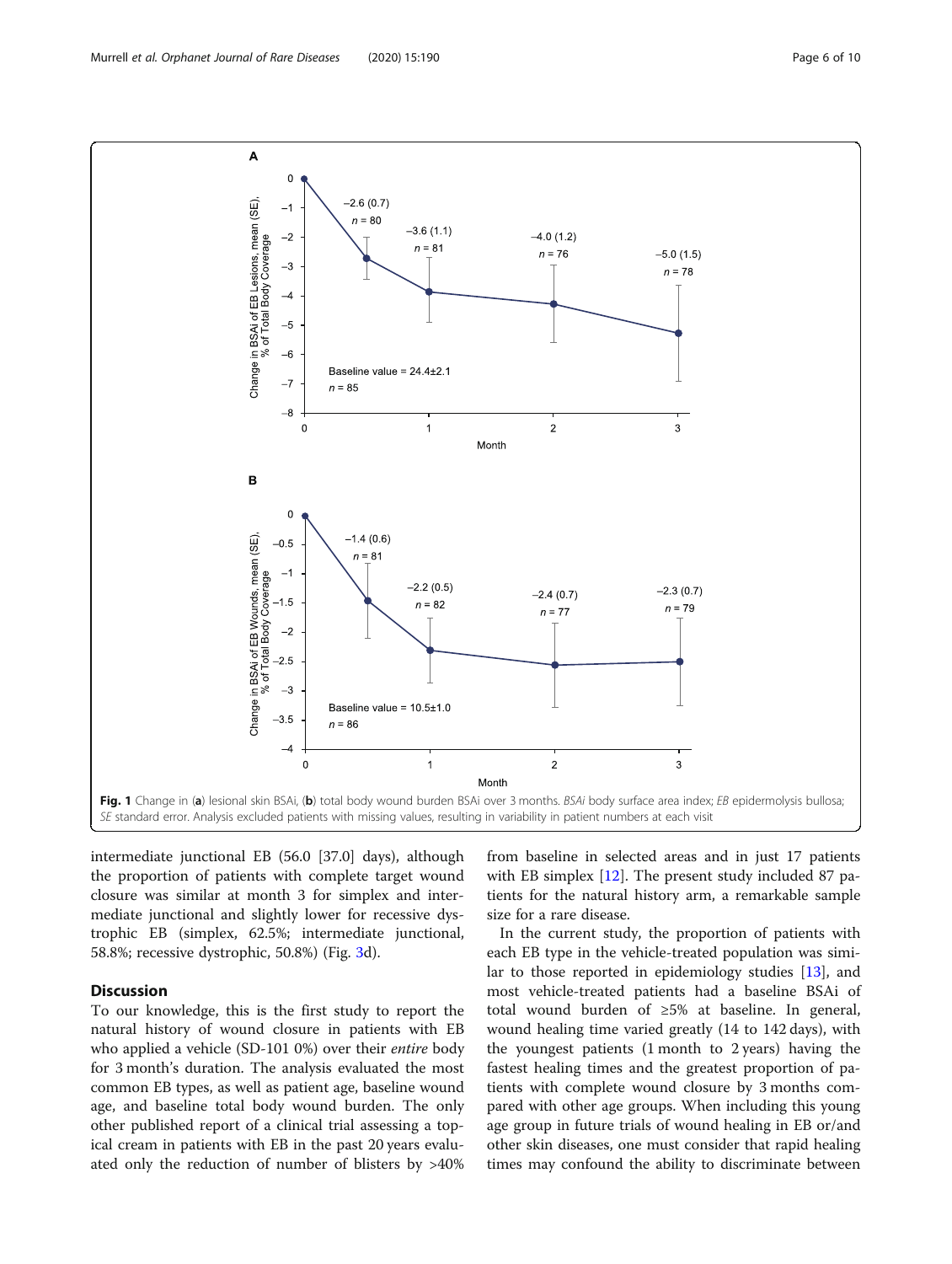<span id="page-6-0"></span>

active and control treatment arms. A positive aspect of treating young patients is that early healing may lead to fewer complications in this age group. However, due to the small sample size of the youngest age subgroup  $(n = 6)$ , additional natural history data are needed to further understand the extent of differences between this age group versus older patients. In addition, wound closure was observed in a higher proportion of patients and at earlier timepoints in patients with relatively newer wounds (<30 days old) and in those with smaller total wound burden (BSAi <5%). These findings support the importance of patient stratification based on these factors.

It is notable that the proportion of patients with target wound closure within 3 months in vehicle-treated patients did not appear to differ greatly between EB types. These findings are surprising because differences in

disease severity have been reported across EB types, with recessive dystrophic EB typically associated with greater disease severity and poorer outcomes compared with patients with EB simplex [[2,](#page-9-0) [4](#page-9-0)]. It is worth noting that the EB simplex type can be further categorized into subtypes with varying severity [\[14\]](#page-9-0). EB simplex subtypes were not reported during the study and potential heterogeneity within EB simplex and the relatively fewer number of patients with EB simplex may have masked the differences between EB simplex and recessive dystrophic EB. Another surprising finding from the current study is that the efficacy response rate in the vehicle arm was much higher than anticipated for natural history, with approximately half of vehicle-treated patients achieving wound closure at 3 months. Natural history studies have shown that patients with recessive dystrophic EB suffer from chronic open wounds that typically last for years [\[15](#page-9-0)].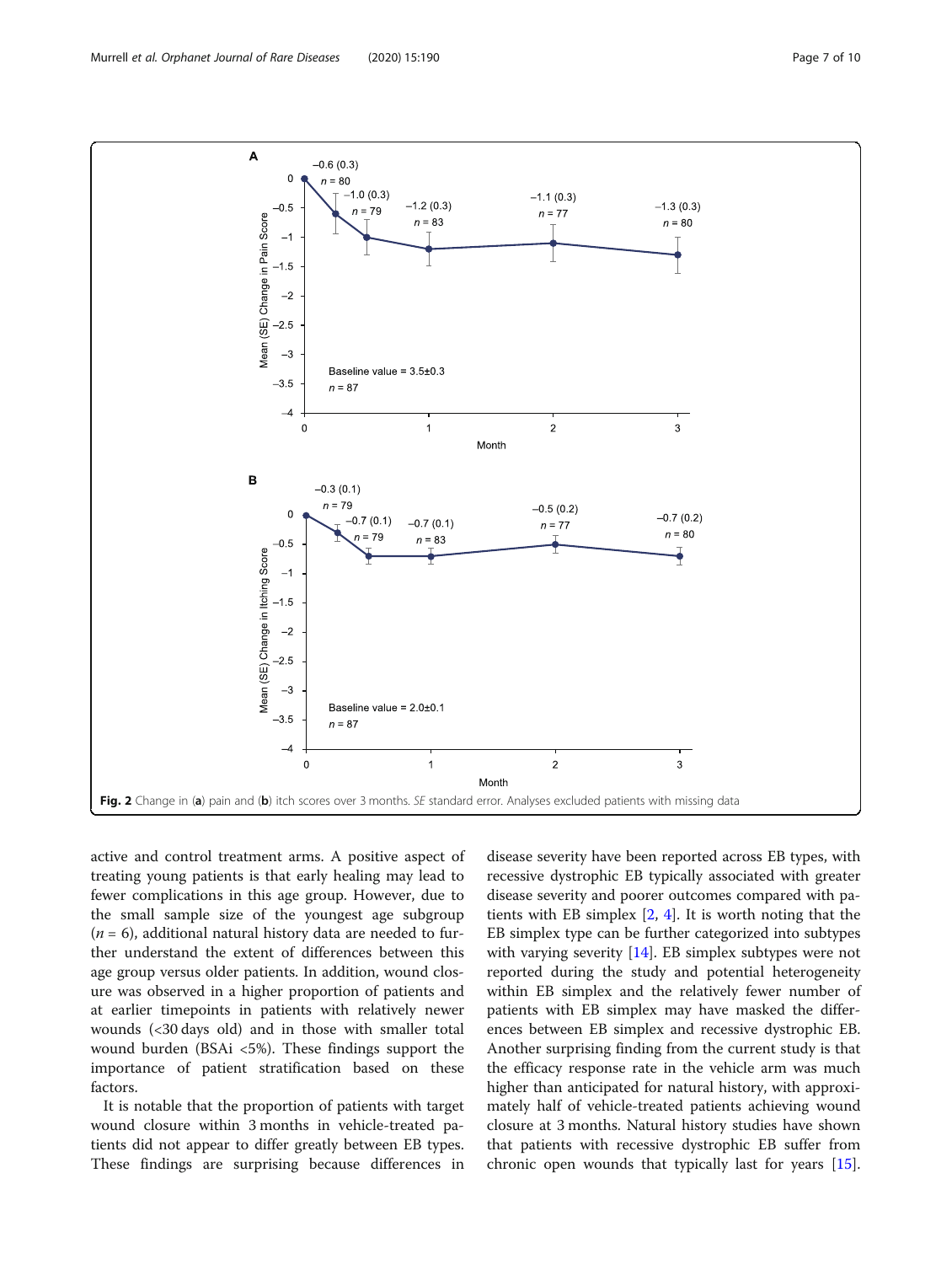<span id="page-7-0"></span>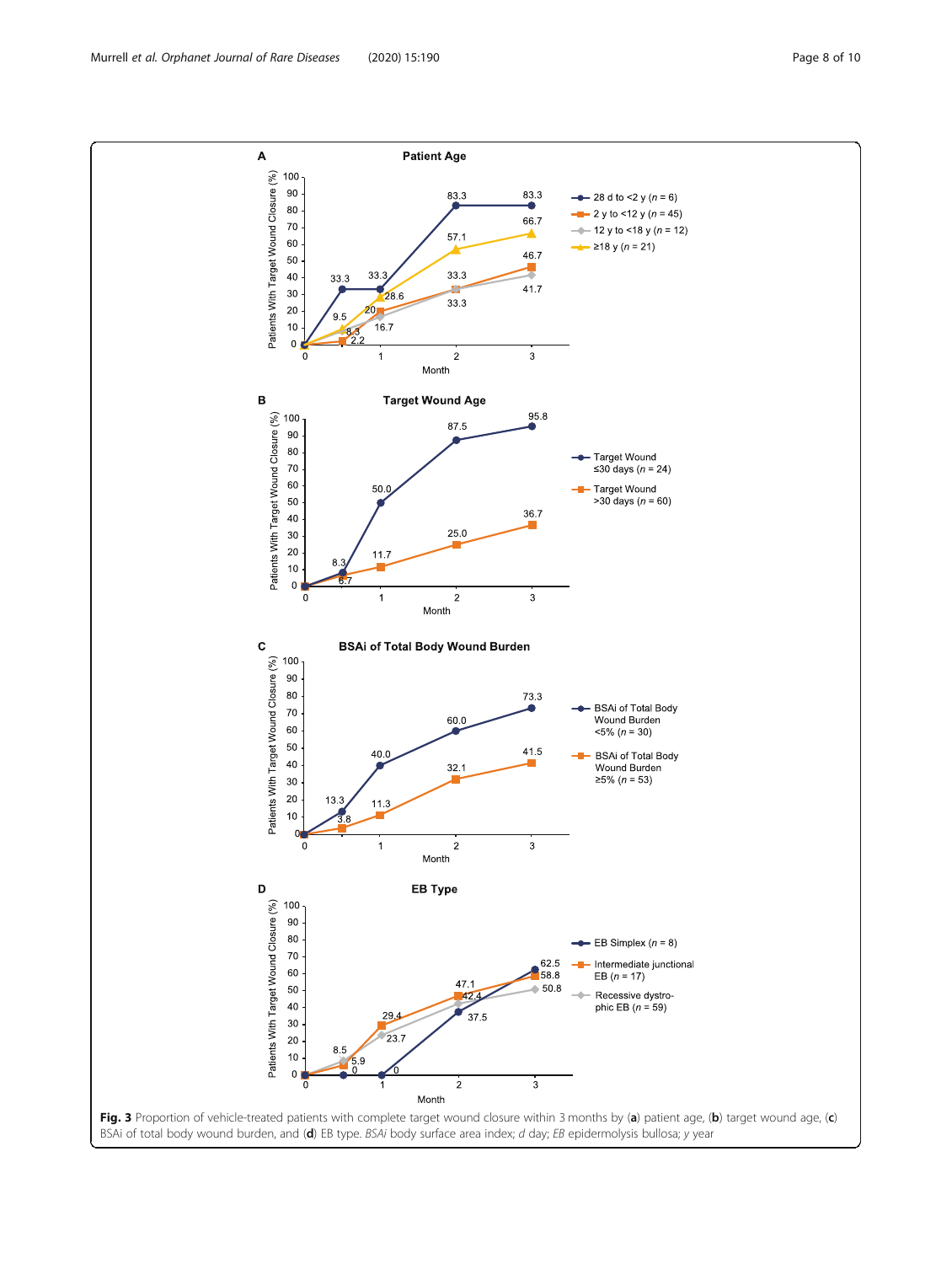<span id="page-8-0"></span>For comparison, the mean time to wound closure in vehicle-treated patients with recessive dystrophic EB in the present study was approximately 7 weeks, with approximately 50% of patients with dystrophic EB achieving wound closure at 3 months.

Several limitations of our study should be considered when interpreting the data. First, there was no statistical comparison between subgroups. Second, patients in this analysis were drawn from a clinical trial that was not designed to evaluate natural history. Third, the number of patients in this study was not balanced across EB types because patients with recessive dystrophic EB most often met the criteria for inclusion in the study. Fourth, daily application of an oil-in-water emulsion cream to the entire body, including areas of nonwounded skin, does not reflect current skin care recommendations for patients with EB [[1](#page-9-0)]. The oil-in-water formulation of the vehicle cream contained excipients including lanolin oil and cod liver oil that may have contributed to the efficacy response observed [[16,](#page-9-0) [17\]](#page-9-0). Furthermore, daily dressing changes and careful physician monitoring may have contributed to the efficacy response. In the present study, patient visits were typically 3 h in length, and the attention to wound care received by the patients may have been greater than the routine normally practiced at home. In a small, randomized, vehicle-controlled trial of 1% diacerein topical cream in patients with EB simplex conducted by Wally and colleagues, the authors attributed a small placebo effect in the control arm to regular and intensive wound care received during the study period [\[12](#page-9-0)]. Because at-home wound care routines and the frequency of physician visits before study initiation were not collected in sufficient detail, we cannot determine how trial-related activities may have influenced efficacy assessments in the vehicle control group. In addition, patient expectations and beliefs about a potential treatment and the possibility of a beneficial outcome can also cause a "placebo effect," an observation that is becoming increasingly apparent in dermatology [\[18](#page-9-0)]. Given the significant burden of EB, and the lack of an approved therapy, it is reasonable to assume that both patient and caregiver's expectations of treatment in the present study was high. Finally, there was no control group that included patients who practiced standard of care or their "usual" wound care routine that could be compared to the vehicle-control group.

# Conclusions

Treatment response observed in the vehicle-control arm of the ESSENCE study was unexpectedly high, with overall improvements observed in target wound closure, lesional skin and total body wound burden, itch, and pain over the 3-month treatment period. The reason for these improvements could be due to several factors,

including unforeseen beneficial effects of the oil-in-water formulation or other excipients in the topical cream, as well as enhanced wound care provided by clinical trial staff. Patients aged <2 years, patients with target wounds ≤30 days old, and patients with BSAi of total wound burden <5% tended to have shorter time to target wound closure and greater wound closure rate within 3 months while receiving vehicle treatment. These observations are of considerable interest and may help inform the study design of future trials in patients with EB, which may benefit from a vehicle run-in phase to exclude patients who respond to vehicle controls or improved wound care.

At present, wound care in patients with EB should conform to current treatment guidelines, with consistency across treatment centers, to optimize management of this condition. However, topical application of an emollient cream to both wounded and nonwounded skin, especially with frequent dressing changes, may encourage barrier repair in patients with EB. Such a management strategy may reduce itch and further trauma to existing wounds, preserve nonwounded skin and, hence, prove useful in the management of patients with EB.

#### Supplementary information

Supplementary information accompanies this paper at [https://doi.org/10.](https://doi.org/10.1186/s13023-020-01435-3) [1186/s13023-020-01435-3](https://doi.org/10.1186/s13023-020-01435-3).

Additional file 1. ESSENCE individual baseline characteristics of the vehicle group. Contains individual de-identified data of patients who were randomly assigned to the vehicle group in the current study.

#### Abbreviations

BSAi: Body surface area index; EB: Epidermolysis bullosa; FLACC: Face, Legs, Activity, Cry, Consolability scale; SD: Standard deviation; SE: Standard error

#### Acknowledgments

The authors thank the patients and their families, as well as the study investigators. Third-party medical writing assistance was provided by Sally-Anne Mitchell, PhD, Lynn Brown, PhD, and Lei Bai, PhD, of ApotheCom (Yardley, PA) and was supported by Amicus Therapeutics, Inc.

#### Authors' contributions

ASP, AR, HL, and JAB participated in study design; DFM, ASP, CB, JB, MN, and HL assisted in the acquisition of data; ASP, HL, and EK analyzed data; ASP, HL, and JAB interpreted the data; HL drafted the manuscript. All authors critically revised the manuscript; all authors gave final approval of the submitted version and agreed to be accountable for all aspects of the work in ensuring that questions related to the accuracy or integrity of any part of the work are appropriately investigated and resolved.

# Funding

The study was supported by Amicus Therapeutics, Inc. This study was designed, managed, and analyzed jointly by authors employed by Amicus Therapeutics, Inc. and external authors who were not paid for their work.

#### Availability of data and materials

The data supporting the findings of this study are reported in the companion manuscript (entitled "Efficacy and tolerability of the investigational topical cream SD-101 [6% allantoin] in patients with epidermolysis bullosa: a phase 3, randomized, double-blind, vehicle-controlled trial